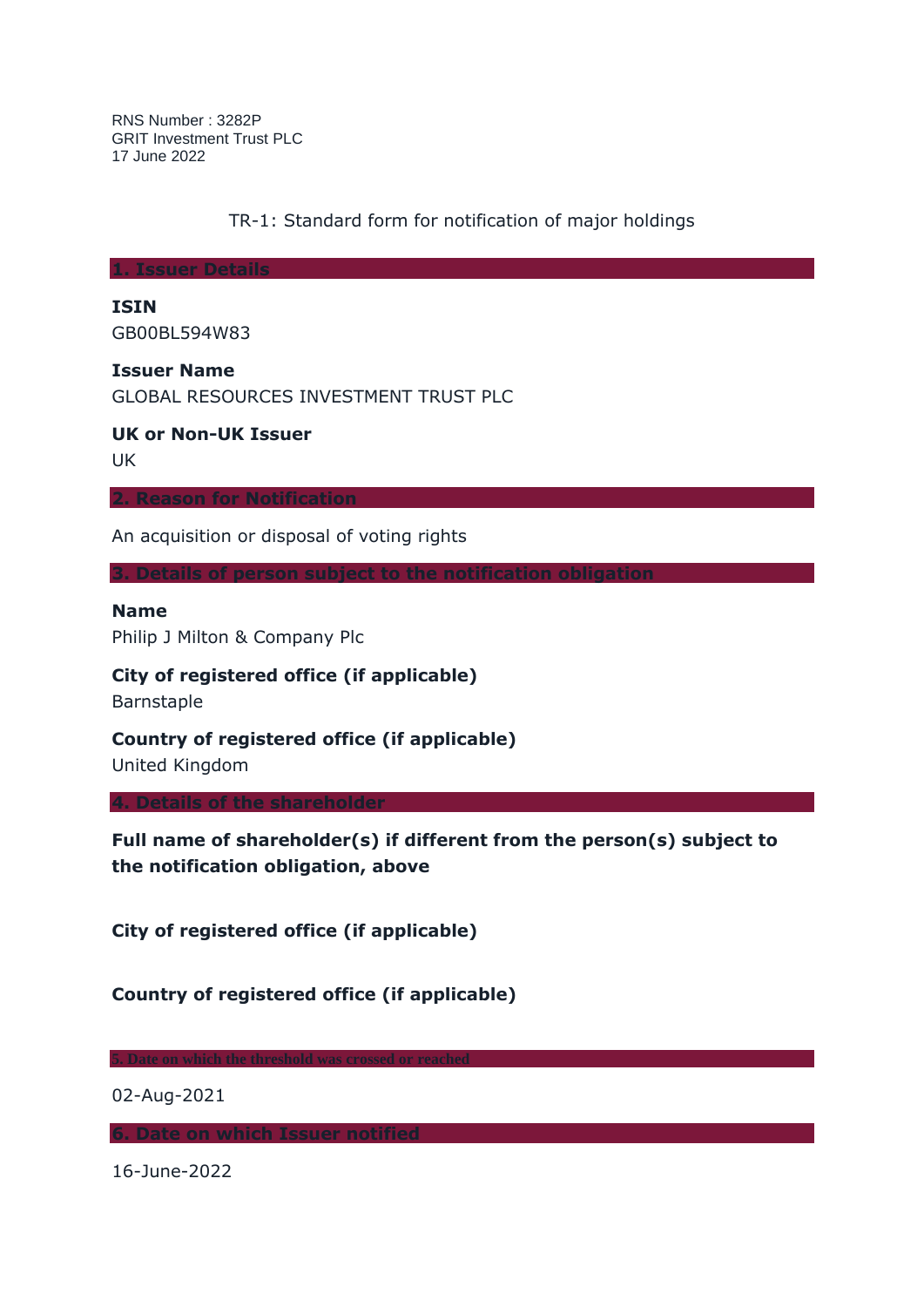**7. Total positions of person(s) subject to the notification obligation**

|                                                                                             | % of voting<br>rights attached<br>to shares (total<br>of 8.A) | % of voting<br>rights through<br>financial<br><b>instruments</b><br>(total of 8.B $1 +$<br>8.B 2) | <b>Total of both in</b><br>$% (8.A + 8.B)$ | <b>Total number of</b><br>voting rights<br>held in issuer |
|---------------------------------------------------------------------------------------------|---------------------------------------------------------------|---------------------------------------------------------------------------------------------------|--------------------------------------------|-----------------------------------------------------------|
| Resulting<br>situation on<br>the date on<br>which<br>threshold was<br>crossed or<br>reached | 29.630000                                                     | 0.000000                                                                                          | 29,630000                                  | 1,491,997                                                 |
| Position of<br>previous<br>notification (if<br>applicable)                                  |                                                               |                                                                                                   |                                            |                                                           |

**8. Notified details of the resulting situation on the date on which the** 

**threshold was crossed or reached**

## **8A. Voting rights attached to shares**

| <b>Class/Type of</b><br>shares ISIN<br> code(if possible) | Number of direct<br>voting rights<br>(DTR5.1) | Number of<br>indirect voting<br>rights (DTR5.2.1) | $\bm{\%}$ of direct<br>voting rights<br>$ $ (DTR5.1) | $\frac{1}{6}$ of indirect<br>voting rights<br>(DTR5.2.1) |
|-----------------------------------------------------------|-----------------------------------------------|---------------------------------------------------|------------------------------------------------------|----------------------------------------------------------|
| GB00BCKFVJ45  1,491,997                                   |                                               |                                                   | 29.63%                                               |                                                          |
| Sub Total 8.A                                             | 1,491,997                                     |                                                   | 29.63%                                               |                                                          |

**8B1. Financial Instruments according to (DTR5.3.1R.(1) (a))**

| linstrument    | date | Type of financial Expiration Exercise/conversion<br>lperiod | Number of voting rights that may $\%$ of<br>be acquired if the instrument is<br>exercised/converted | $\bm{\mathsf{v}otinq}$<br><b>Trights</b> |
|----------------|------|-------------------------------------------------------------|-----------------------------------------------------------------------------------------------------|------------------------------------------|
|                |      |                                                             |                                                                                                     |                                          |
| Sub Total 8.B1 |      |                                                             |                                                                                                     |                                          |

**8B2. Financial Instruments with similar economic effect according to (DTR5.3.1R.(1) (b))**

| Type of<br>financial<br>linstrument | Expiration<br> date | Exercise/conversion<br>period | Physical or cash<br> settlement | Number of<br>voting rights | ∣% of<br> voting<br>riahts |
|-------------------------------------|---------------------|-------------------------------|---------------------------------|----------------------------|----------------------------|
|                                     |                     |                               |                                 |                            |                            |
| Sub Total 8.B2l                     |                     |                               |                                 |                            |                            |
|                                     |                     |                               |                                 |                            |                            |

**9. Information in relation to the person subject to the notification obligation**

1. Person subject to the notification obligation is not controlled by any natural person or legal entity and does not control any other undertaking(s) holding directly or indirectly an interest in the (underlying) issuer.